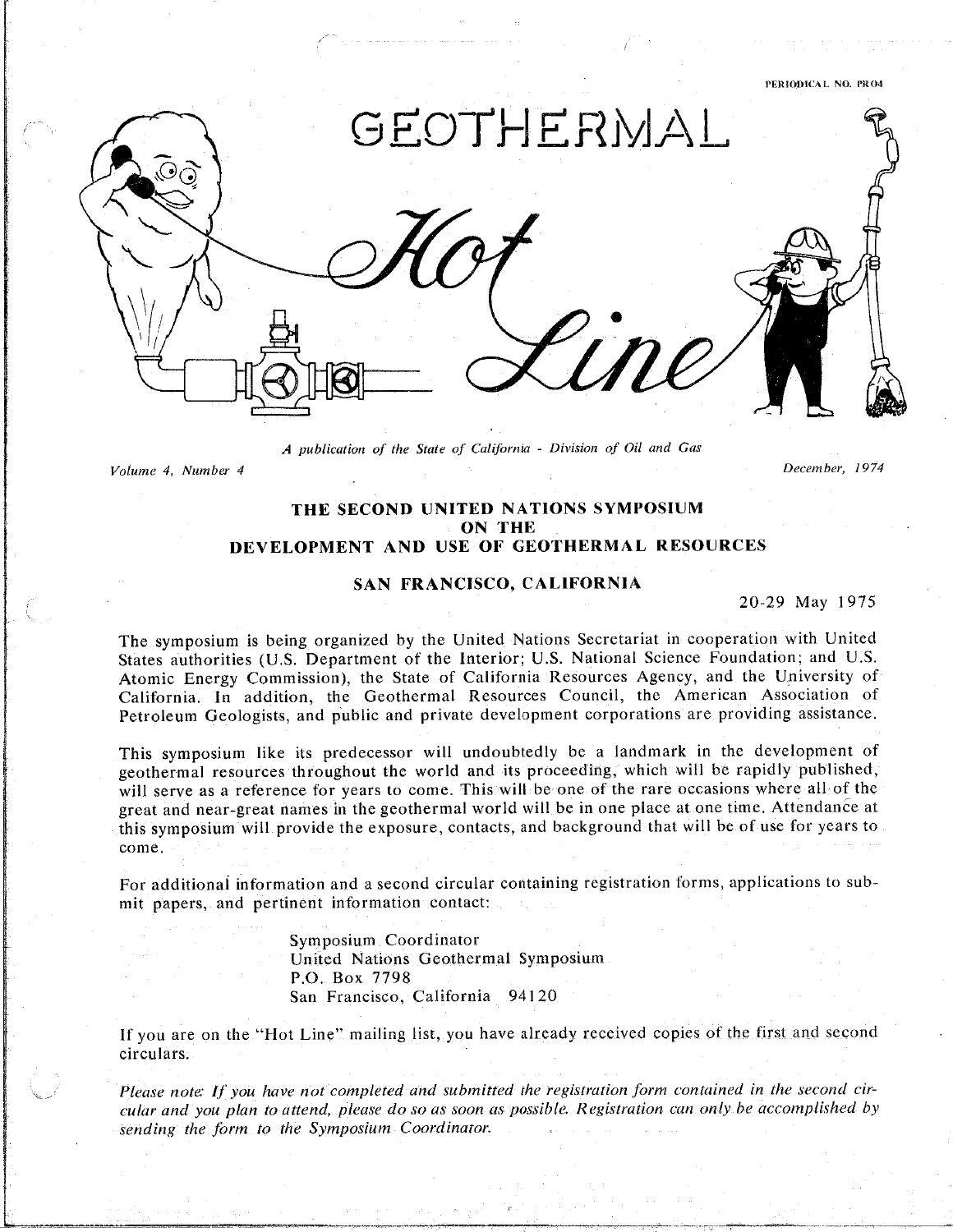### **NOTICE**

The "Geothermal Hot Line" only published four issues in 1974 due to a lack of personnel. Because so few issues were published in 1974, all subscriptions are being continued through 1975.

### $M.J.R.$ **CITY OF** SANTA CLARA

On September 12, 1974, the Santa Clara City Council voted to approve, in concept, a \$670,000 appropriation toward the exploration for steam in the Geysers geothermal area, California. Santa Clara's appropriation will be part of a \$2 million proposed package to be put together by the Northern California Power Agency, which is an association of 11 cities in Northern California. The 11 cities are Santa Clara, Alameda, Biggs, Gridley, Healdsburg, Lodi, Lompoc, Palo Alto, Redding, Roseville, and Ukiah.

### **THERMAL AND CHEMICAL PROBLEMS** OF THERMAL WATERS

International Union of Geodesy & Geophysics

A symposium for exchanging experiences of thermal and chemical problems of geothermal development will be held as part of the Sixteenth General Assembly of I.U.G.G. at Grenoble, France on Aug. 29 and Sept. 1, 1975. This symposium is being organized by the International Association of Hydrologic Sciences, the International Association of Hydrogeologists, and the International Association of Volcanology and Chemistry of the Earth's Interior. The program will consider the following topics:

1. Thermal-water distribution patterns

2. Geochemistry of thermal waters

3. Utilization of thermal waters

Abstracts of offered papers must be submitted before Feb. 1, 1975, in both English and French; and provisional registration for the symposium must be submitted before April 1, 1975. For further information contact:

> Arnold I. Johnson U.S. Geological Survey, MS-417 Reston, Virginia 22092

> > $M.E.R.$

### **CALIFORNIA GEOTHERMAL UNIT**

In September 1974, the Geothermal Unit of the California Division of Oil and Gas was joined by Mel Schrecongost, Mel filled the vacancy created when Glen Campbell resigned in June.

Milford M. Schrecongost B.S. in Geology, 1961, Bowling Green State University M.S. in Geology, 1963, Bowling Green State University Navy flight, weather forecaster, 1953-57; engineering geologist, California Department of Water Resources, 1963-70; oil and gas engineer, California Division of Oil and Gas, Inglewood and Santa Maria, 1970-74.

Specialities: engineering geology and water injection.

### **LASSEN COUNTY RESEARCH CENTER**

The Lassen Community College, in the city of Susanville, has announced the formation of a Geothermal Research Center under the auspices of the California State University, Chico. The center will be housed in the science building now under construction on the campus.

The new center will be directed by Philip W. Gutman, a founder of Hobo Wells Hydroponics, Inc., which is a firm actively involved in raising tomatoes with geothermal heat at Wendel Hot Springs in Lassen County.

The center's first order of business will be to take an active role in the review of the Susanville Geothermal Energy Project, which involves a grant proposal to the National Science Foundation by C.S.L. Associates of Sacramento for the development of the geothermal potential in and near the city of Susanville

For additional information on the center, call (916) 257-4101.

### **GEOTHERMICS COURSE**

The International Institute for Geothermal Research of Pisa, Italy, will hold the Sixth International Post-Graduate Course in Geothermics. Beginning February 1, 1975. the nine month course will present

 $\mathbf{2}$ 

Pisa, and practical geothermal training at specialized research centers and producing steam fields. Topics covered in the course include: heat and thermodynamics, general geothermics, volcanology, hydrology and geohydrology, hydrothermal systems, isotopic geology applied to geothermal research, reservoir engineering, methods of geophysical and mathematical models, drilling technology, utilization of low and high enthalpy fluids, and monitoring of production in fields.

theoretical lectures and seminars in

For further information contact:

Secrétariat Instituto Internazionale per le Ricerche Geotermiche Lungarno A. Pacinotti, 55 56100 Pisa, Italy

 $M.J.R.$ 

### **CALIFORNIA GEOTHERMAL RESOURCES BOARD**

The Geothermal Resources Board of the State of California held a two-day meeting in Sonoma County on August 8 and 9, 1974. The first day of the meeting consisted of a tour of The Geysers by the board, followed by a formal meeting in Santa Rosa on the last day.

The purpose of the meeting was to observe first hand, and to hear testimony on the problems related to the development of geothermal energy in California and in particular The Geysers area. As a result of the meeting, the board has forwarded the following recommendations to the Governor's cabinet for its consideration:

- 1. The state should provide a full-time on-the-site representative in The Geysers area for those state agencies with an interest in the area.
- 2. The state should develop Area Environmental Impact Reports for geothermal areas as the need arises.
- 3. The state Energy Policy pertaining to geothermal energy should be revised.

### **COUNTIES CONTRACT FOR INSPECTIONS** IN THE GEYSERS

Lake County has contracted with Ruzicka Engineers of Lakeport for inspection during surface operations of 3 wells in The Geysers area. The county public works department lacks the personnel to make these inspections and has assessed the geothermal operators for the contracting expense. In order to enforce the county land use permit, an inspector is present during the construction of drilling pads, sumps, access roads, and attendant drainage facilities. The 3 use permits with this requirement are Burmah Oil & Gas Co. (and Natomas) well "Davies Estate" 1 in Sec. 36, T.11N., R.8W., M.D.B.&M. and Union Oil Co. wells "Horner State 4596" 1 in Sec. 6, T.11N., R.8W., and "Chas. Binkley" 1 in Sec. 36, T. 12N., R.9W.,  $M.D.B.&M.$ 

Sonoma County has attached a provision for inspection to land use permits for 2 Pacific Energy Corp. wells located near areas of habitation, Ecoview Environmental Consultants of Napa have been contracted to monitor compliance with the use permits. Of greatest interest to inspectors are the provisions on noise, reseeding, and erosion control. The geothermal operator is assessed for the cost of inspection.  $M.I.R.$ 

### **ICELAND PLANS 50 MW POWER PLANT**

Rodgers Engineering of San Francisco in cooperation with Thoroddsen and Partners Consulting Engineers of Iceland have been selected to design and build the plant -Rodgers Engineering to handle electrical work and Thoroddsen and Partners the civil engineering.

Rodgers Engineering, according to Jim Kuwada, has already begun work on the project which is to be a 50 MW, double flash, mixed-pressure turbine system consisting of 2 units. The plant will be constructed in north-central Iceland near Krafla.

Site work is scheduled to start in May 1975. It is expected that grading and turbine pedestals will be completed next summer and the plant will be on-line within 30 to 36 months.

Present geothermal development in Iceland consists of a municipal

In the first competitive geothermal bidding held by the State of New Mexico, \$146,000 in bonus bids were accepted. Amax was the highest bidder and obtained a 2.6km<sup>2</sup> (640 acre) tract in Hidalgo County for \$16,684.80. Amax was high bidder on 21 of the 92 tracts put up for lease.

Jack Kennedy State Land Office

### THE GEYSERS **RADON EMISSIONS**

Radon, an inert radioactive gas found naturally over any land mass on earth, is emitted from The Geysers geothermal power generating units. In 1973, PG&E and Union Oil Company began investigating the emission of naturally occurring radioactive materials within geothermal steam. Results in April of 1974 indicated the levels of radon and its decay products are typical of ambient concentrations elsewhere in the United States. County and state officials were informed of the preliminary study results, and continuing research programs now in progress will assure that concentrations remain within applicable standards. PG&E Week

Calaqua, Inc., located near Paso Robles, California, is developing a catfish farm using thermal water. Their 314 m well produces 5.3 cubic meters per minute of water at a temperature of  $47^{\circ}$ C. In a 2270 cubic meter holding tank, the water is cooled to 30°C before being supplied to the spawning tanks and raceways. The company hopes to be in full operation in 1976 with a production of 12,000 kg/week of processed catfish. Other products will be smoked cattish, live fingerlings, and fish for stocking other farms.

heating system begun in 1930 which now heats 90% of the homes in Reykjavik, and a 2.5 MW electric generating plant and diatomaceous earth drying plant at Namafjall.  $. M.M.S.$ 

### **NEW MEXICO STATE LEASES**

The next state geothermal leasing may be held in January, 1975. For further information contact:

> Santa Fe, New Mexico 87501  $M. J. R.$

### **AOUACULTURE CATFISH FARM**

Fish Farming

### **INTERNATIONAL LOW-TEMPERATURE CONFERENCE**

An international conference on non-electrical uses of geothermal energy was held on October  $7 - 9$  at Oregon Institute of Technology in Klamath Falls, Oregon. (see "Hot Line" v. 3, n. 6, June, 1974) A very positive attitude toward the potential for utilization of low-temperature geothermal resources was expressed by most of the nearly 500 attendees.

The 3 day program featured speakers from the world's major geothermal energy utilization areas. Papers were presented on geothermal energy applications in food, agriculture, chemical, pulp, and paper processing, and in commercialresidential space heating and cooling.

A hardbound compendium of 17 to 20 papers presented at the conference will be published in about 6 months. See future issues of the "Hot Line" for release date.  $M.M.S.$ 

### **U.S. GEOLOGICAL SURVEY GRANTS**

The U.S. Geological Survey has announced a geothermal research program involving the awarding of grants to industrial and small business concerns, non-profit educational organizations, institutions, and other organizations having the capability for performing scientific research investigations of geothermal resources. Interested parties are invited to submit proposals for research projects pursuant to grants and contracts within the  $U.S.G.S.$ 

Information may be obtained by requesting brochures from:

> Don Klick Extramural

Geothermal

Mail Stop 906

Research

12201 Sunrise Valley Drive Reston, Virginia 22092

 $(703) 860 - 6581$ 

Proposals must be submitted no later than January 13, 1975. Since this program is expected to be a continuing one, proposals received after this date will be considered for funding support toward the end of fiseal year 1975, but only if funding is available. the contract communication of the second state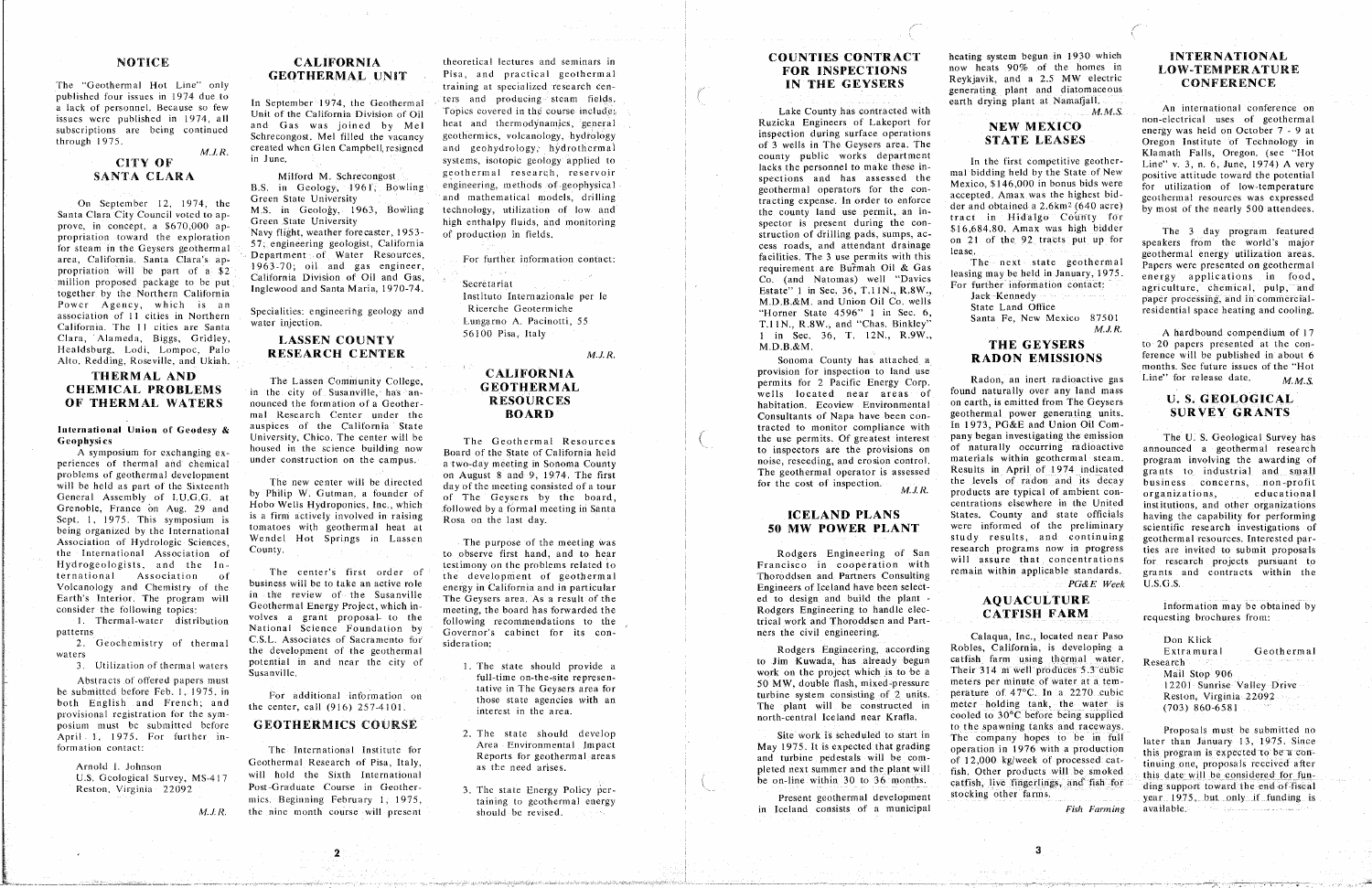### **U.S. GEOLOGICAL SURVEY OPEN FILE REPORTS**

The Geological Survey has released the following reports in open file. Copies are available for inspection in U.S.G.S. libraries: 12201 Sunrise Valley Dr., Reston, Va. 22092; Bldg. 25, Federal Center, Denver, Co. 80225; and 345 Middlefield Rd., Menlo Park, Ca. 94025. Extra depositories are listed with each report.

1. Search for geothermal seismic noise in the East Mesa area, Imperial Valley, California: Rept. 74-96, by H. M. Iver. Also available at U.S.G.S. offices, Rm. 504 Custom House, San Francisco, Ca. 94111; 300 N. Los Angeles St., Los Angeles, Ca. 90012; and California Division of Mines & Geology, 1416 Ninth St., Sacramento, Ca. 95814; Ferry Bldg., San Francisco, Ca. 94111; 107 S. Broadway, Los Angeles, Ca. 90012.

2. Preliminary geologic map of The Geysers steam field and vicinity, Sonoma County, California: Rept. 74-238, by Robert J. McLaughlin. Material for copying is available in the above mentioned California offices of the U.S.G.S. and California Division of Mines & Geology.

3. Report on direct current soundings over a geothermal prospect in the Bruneau-Grand View area, Idaho: Rept. 74-240, by Dallas B. Jackson. Material for copying is available at U.S.G.S. offices, Rm. 1012 Federal Bldg., Denver, Co. 80202; Rm. 8102 Federal Office Bldg., Salt Lake City, Utah 84111; Rm. 678 U.S. Court House, Spokane, Wa. 99201; and at Idaho Bureau Mines & Geology, Moscow, Id. 83843.

4. An evaluation of thermal water in the Bruneau-Grand View area, southwest Idaho, by H.W. Young and R.L. Whitehead, with a section on reconnaissance audiomagnetotelluric survey, by D.B. Hoover and C.L. Tippens. Also available at U.S.G.S., Rm. 365 Federal Bldg., Boise, Id. 83702.

5. An evaluation of thermal water in the Weiser area, Idaho: Rept. 74-249, by H. W. Young and R. L. Whitehead. Also available at U.S.G.S., Rm. 365 Federal Bldg., Boise, 1d. 83702.

6. Geothermal systems of northern Nevada: Rept. 74-271, by Richard K. Hose and Bruce E. Taylor, Also available at U.S.G.S. offices in San Francisco, Los Angeles, Salt Lake City, Denver, and at Mackay School of Mines Library, Reno, Nv. 89507.  $M.J.R.$ 

### **NEVADA GEOTHERMAL REPORT**

The Nevada Bureau of Mines and Geology has published "Geothermal Exploration and Development in Nevada through 1973" by Larry Garside. This report is a description of the state geothermal potential with information on the exploration wells drilled (1920 through 1973) and the areas designated KGRA by the federal government. Copies of this paper (Report 21) are available for \$1 each from:

> Nevada Bureau of Mines and Geology University of Nevada Reno, Nevada 89507 Phone: 702-784-6691  $M.J.R.$

### **U.S. BUREAU OF MINES MATERIALS RESEARCH**

The Bureau of Mines, Electrometallurgy and Corrosion Lab, in College Park, Maryland, has been researching the materials problem associated with geothermal development. Laboratory experiments and field tests in the Salton Sea Geothermal Field led to two papers presented to the Electrochemical Society meeting this fall. The presentations were "The Solubility of Oxygen in Geothermal Brines" and "Corrosion Resistance of Some Commercially Available Metals and Alloys to Geothermal Brines". Construction is underway on several trailer-mounted test units and a portable laboratory for use in the Imperial Valley of California.

"At a "materials workshop" meeting in College Park on December 3 and 4, problems facing the geothermal industry were presented and needed research was discussed. Future work will try to solve the problems of corrosion of casing in saline brines, silica scaling of surface pipes, and turbine blade corrosion.

 $M.J.R.$ 

### NEW GEOTHERMAL **EXPLORATION GROUP**

"A group comprised of AMAX Exploration Inc., LVO Corp., Earth Power Corp., and Thermal Resources Inc. has been formed to explore and possibly develop five geothermal properties in Oregon and two in Washington. AMAX is to execute all surface exploration prior to 1976.

"Leases and lease applications involved cover 112,000 acres in Malheur, Lake, and Harney counties in Oregon, and Skamania and Lewis counties in Washington."

Petroleum Engineer

### **EXPLORATION IN NICARAGUA**

A joint Nicaragua - United Nations geothermal project has progressed to the stage of exploration drilling. The prime area of interest is the valley between the volcanoes Momotombo and El Oyo, a short distance northwest of Managua. It is possible that the two cones are fed from the same magma chamber which may lie beneath the valley. Four exploratory holes will be drilled to depths between 550m and 915m (see also "Hot Line" v. 4, n. 1, Feb.  $1974$ ).

 $M, J, R.$ 

### **U.S. GEOLOGICAL** SURVEY GEOTHERMAL **BUDGET**

The U.S. Geological Survey has been given an appropriation of  $$10,861,000$  for geothermal investigations in the current fiscal year (to June 30, 1975). This is an increase of \$7,914,000 over last year. A major effort will be aimed at developing useful exploration methods to locate geothermal resources. Also of high priority will be the development of methods for evaluating individual fields as to size, energy potential, and longevity. The U.S.G.S. is involved in continuing projects to estimate the national potential of geothermal resources and to evaluate the federal lands being leased for private exploration and development.

 $M. J. R.$ 



STATE OF CALIFORNIA DIVISION OF OIL AND GAS GEOTHERMAL UNIT

## **BOILING CURVE FOR WATER** AND NaCI SOLUTIONS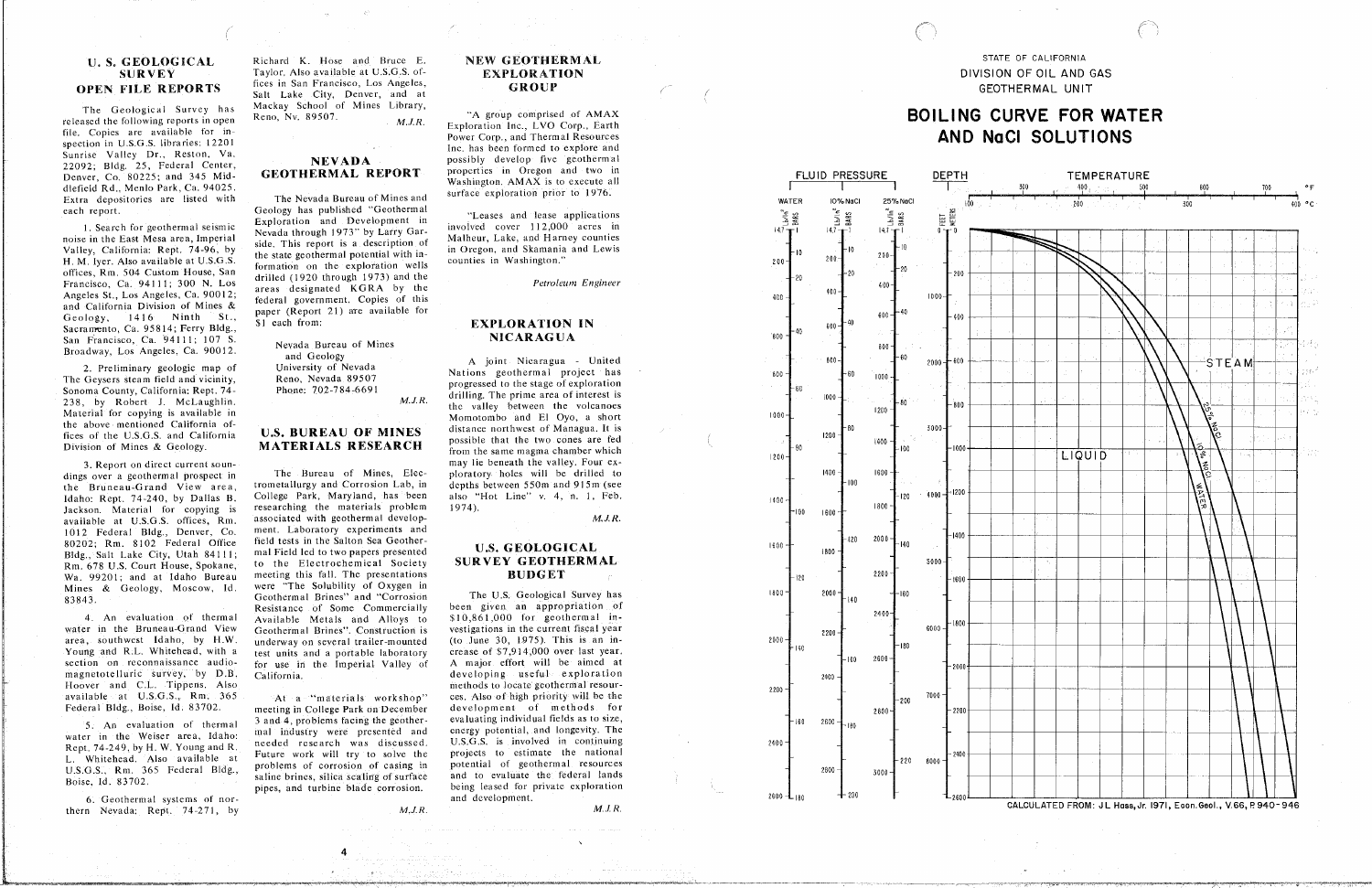### **TEMPERATURE GRADIENTS** IN GEOTHERMAL SYSTEMS

A knowledge of the temperature and pressure at any depth in a geothermal system is important for the exploration and development of the system. The boiling curve defines the physical limit of temperature and pressure for any liquid or two-phase reservoir. Geothermal fluids are usually similar to water solutions of sodium chloride. The explored geothermal fields may vary in concentration from less than 0.2 weight percent (Hverageri, Iceland) to over 25 weight percent (Salton Sea field, California).

Boiling point curves are presented here for pure water and for 10 and 25 weight percent sodium chloride solutions. Calculation of these curves is based on the mathematical model of John L. Haas, Jr. (1971, Econ. Geol., v. 66, p. 940-946). The curves are for a constant composition of the fluid, but in natural systems the concentration usually increases with increasing depth and temperature. The model assumes a hydrostatic column of water for the calculation of pressure; however, in geothermal systems there may be pressures greater than hydrostatic, and water may be moving in convection cells.

The density of water decreases as the temperature increases. The following are calculated densities for high temperature solutions (Haas, 1971):

| Temperature | Density $(g/cm3)$ |           |                   |  |  |
|-------------|-------------------|-----------|-------------------|--|--|
| (0C)        | Water             | 10% Soln. | $25\%$ Soln.      |  |  |
| 100         | 0.958             | 1.029     | 1.144             |  |  |
| 150         | 0.917             | 0.990     | 1.106             |  |  |
| 200         | 0.865             | 0.944     | 1.063             |  |  |
| 250         | 0.799             | 0.889     | 1.019             |  |  |
| 300         | 0.712             | 0.820     | an atten<br>0.977 |  |  |
| 350         | 0.573             | 0.721     | 0.932             |  |  |

5

M.J. REED HOTLINE, VOL. 4, NO. 4

### **NEVADA FEDERAL LEASING**

More than 12,000 acres in the Brady Hot Springs area of Churchill County, Nevada were put up for bid September 11, 1974 but there were only 6 bids on 5 of the leasing units. and offers were low. Southern Union Production Company submitted the top bid, \$15,108, for 1 unit. Geothermal Resources International offered bids for 2 units at \$6,500 each and another at \$1,000. Magma Power Company bid \$5,993 for 1 unit, but it was not accepted.

In the second federal lease sale for Nevada, held December 19, 1974, bids were made on 21,603.16 acres with the total high bids of \$1,001,063,74. High bids for the leasing units were the following:

Beowawe K.G.R.A., Eureka County Unit 1. Chevron Oil Co. \$ 15,074.89  $( $7.76/ \text{acre})$ 2. &3. no bid 4. Chevron Oil Co. \$505,088.77  $(203.77/2)$ 5. Getty Oil  $$45,371.16$  $(18,00/accre)$ 6. Chevron Oil Co. \$ 75,490.92  $($30.59/acre)$ 7. no bid 8. Getty Oil  $$30,231.63$  $(12.50/\text{acre})$ Hot Springs Point K.G.R.A., Eureka County  $\mathbf{1}$   $\mathbf{a}$   $\mathbf{a}$   $\mathbf{b}$   $\mathbf{a}$ 

| . 110.010.<br>2. Chevron Oil Co. |  |  | \$115,274.67 |  |
|----------------------------------|--|--|--------------|--|
| $( $53.84/a$ cre $ )$            |  |  |              |  |
| 3. Chevron Oil Co.               |  |  | \$125,619.20 |  |
| $(849.07/ \text{acre})$          |  |  |              |  |

|            |                   |  | Rebid of Brady-Hazen K.G.R.A. |
|------------|-------------------|--|-------------------------------|
|            | 1 & 3 no bid      |  |                               |
| 2. Natomas |                   |  | \$51,224.00                   |
|            | $($ \$20.00/acre) |  | \$37,688.40                   |
| 4. Natomas | CS15.00/acre)     |  |                               |

ting the also the new policy.

Unit 2 is a rebid after the Sept. 11 Magma Power Co. bid of \$1/acre was rejected as too low. Union Oil's grandfather claim on this unit was rejected and Union has a suit pending. The nex

The next federal sale in Nevada will be April 8, 1975 for the Fly Ranch and Double Hot Springs K.G.R.A.'s in northwestern Nevada. It is expected that the first noncompetitive lease in Nevada will be issued the first week in January, 1975.  $M.J.R.$ 



### **KNOWN GEOTHERMAL RESOURCE AREAS** IN NEVADA

|      | Beowawe<br>PS XXX.             |  | $16,530$ acres  |
|------|--------------------------------|--|-----------------|
| 2,   | Brady Hazen<br>approx.         |  | $65,000$ acres  |
| 3.   | Darrough Hot Springs           |  | 8,398 acres     |
| 1.   | Double Hot Springs             |  | 10,816 acres    |
| 5.   | Elko Hot Springs               |  | 8.960 acres     |
| 5.   | Fly Ranch                      |  | $5.125$ acres   |
| 75   | Gerlach<br>han bagailte a Salt |  | 8,972 acres     |
| 3.   | Leach Hot Springs              |  | 8.926 acres     |
| ).   | Moana Springs                  |  | 5,120 acres     |
| 0.   | Monte Neva                     |  | $10.302$ acres  |
| Ï.   | Steamboat Springs              |  | $-8.914$ acres  |
| 27   | Stillwater - Soda Lake         |  | $225,211$ acres |
| $3-$ | Wabuska                        |  | $11.520$ acres  |
| 4.   | Hot Springs Point              |  | $5,341$ acres   |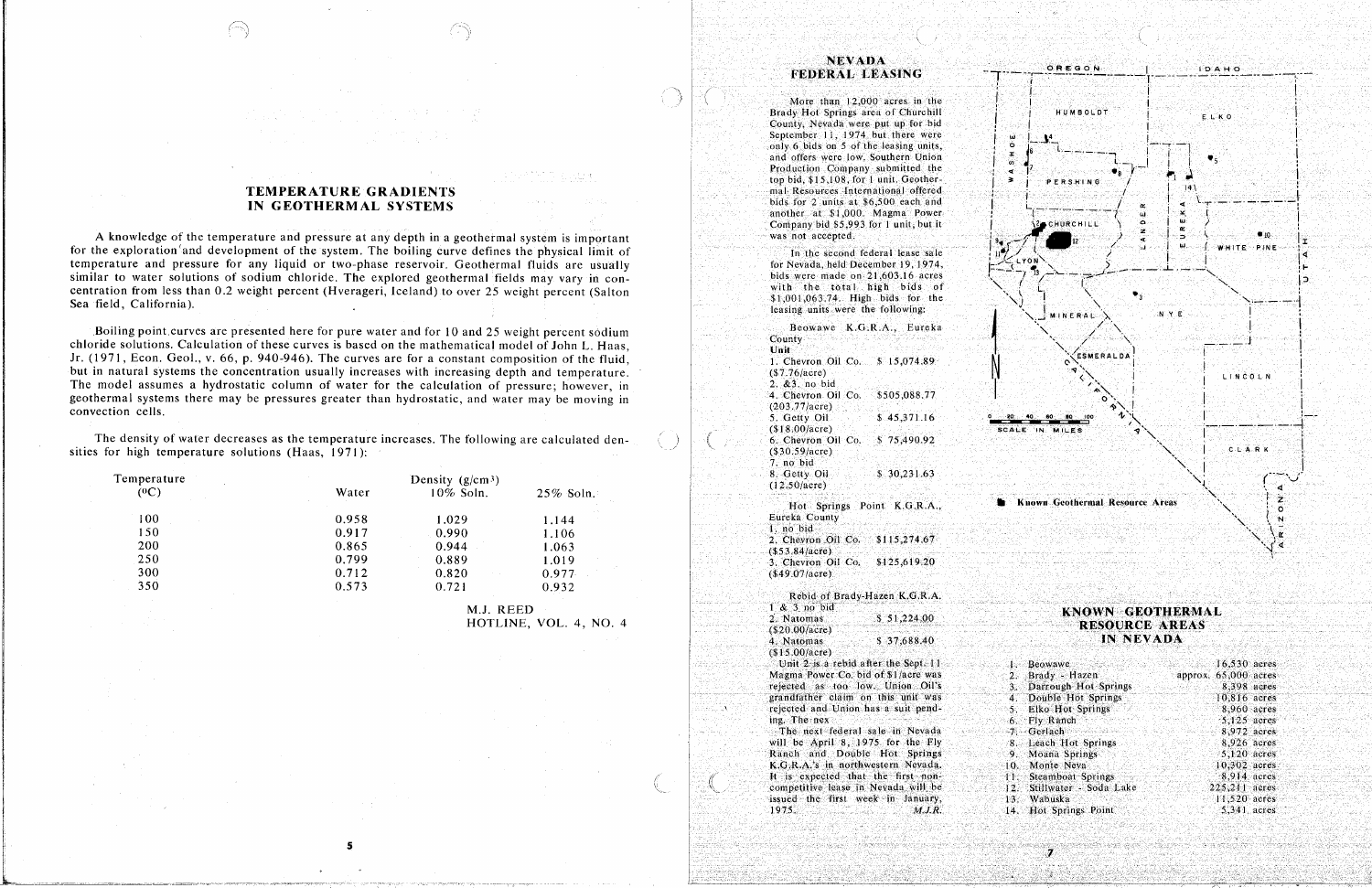No. 563 Senator Dills, March 28,

tax revenues that would be lost. The Los Alamos Scientific Lab

generation of the second termal about  $\frac{1}{2}$  and  $\frac{1}{2}$  m W. and  $\frac{1}{2}$  m W. from SE corner.  $\frac{1}{2}$  and  $\frac{1}{2}$  m W. from SE corner.  $\frac{1}{2}$  m Rec. 1, T. 12 S., R. 13

## \*WELL OPERATIONS\*

No.  $564$  Senator Dills, March 28, well for "hot dry rock" in September, <sup>VOIT</sup> WALER. *No. 1973* Senator Dills, March 28, well for "hot dry rock" in September, voir.<br>
1973 **1973** 1974 Well GT-2 is in the Santa Fe **M.J.R.** M.J.R. In the area being the area being interval the area being interval the area bein Extends the percentage depletion National Forest on the Jemez Plateau CHURCHILL COUNTY wells on the Brawley anomaly. The about 10 km (6 miles) east of the allowance permitted for oil and of New Mexico at a distance of 30km **NEVADA** proposed wells are all in T. 13 S., R. Heber geothermal area in which the gas to geothermal energy. west of Los Alamos, Drilling reached **14 and 14 S., R.B.A. and area** Chevron Oil Company is currently Status Dropped (Big tax liability a total depth of 2042m, and the well Chevron Oil Co. is a federal matter and the was completed with 34cm casing to the violent of the co. conduction of the violence of  $\frac{1}{2}$  "Jiminez" 1, Sec. 15 - ap- and equipment tests on five wells. (see passage of such a bill would have 488m, 27cm casing to 773m, and a Chevron Oil Co. is drilling well proximately 274 m S. and 564 *Hot Line' Vol. 4, n. 3 June* 1974) on the state level.<br>
No 577 Senator Dills, April 2, 1973 gradient was high, the maximum tem-<br>
Late to the surface is 201m next and 201m gradient was high, the maximum tem-<br>location is 201m north and 201m rapid amortization of the cost of Pleistocene rhyolite at the surface,  $\frac{\text{Set}}{\text{Surface}}$  casing has been set at public utility facilities (electrical Precembrian a total depth of about 1830m.<br>
basement of granite gneiss, am-<br>
137 m W from SE corner. "Rodde" 1 in Sec. 1. T. 12 S. R. 13

estimated use the committee (See Large water bearing fractures oc-<br>
A. "Veysey" 1, Sec. 15 - ap- located about 4 km east of produc-S.B. No. 1673 below) cur between 990m and 1085m. Ex- **MODOC COUNTY**, proximately 472 m N. and tion in the Salton Sea Geothermal No. 1673 Senator Nejedly, February periments in hydraulic fracturing of **CALIFORNIA** 107 m E. from SW corner. field and is about 9 km from the *No*. *1974* Salton Sea. The well will be drilled senator next spring. Permits the Public Utilities Com-<br>
(See also "Hot Line" v.3, n.7, Dec. American Thermal Resources 5. "Veysey" 2, Sec. 21 - ap- under the supervision of Rogers

is the state of the shorter to permit the full Batteller and the followed and the full Batteller and High-head frequency in the method of the up- m 1945 to a total deposition and scaling problems en-<br>Facilities. Declares t facilities. Declares the cost of Co. completed drilling on a National penetration rates and caused dif-<br>absurface temperatures while area. such facilities to be a recognized Science Foundation sponsored test ficulties in cementing operations, but drilling, cost of operation in rate for "hot dry rock". At a depth of after cementing the 24.4 cm casing at cost of operation in rate for "hot dry rock". At a depth of after cementing the 24.4 cm casing at *D.P.L.*<br>proceedings. 297m the well entered the Empire 390m penetration rates increased **These new locations of Union's** Status Approved by the plutonic stock, and drilling continued markedly. The well was abandoned on are near the center of the geothermal legislature and signed by the in granitic rock to the total depth of Dec. 19, 1974 at a total depth of and abandoned by the gradient anomaly reported by the

CALIFORNIA *No. 2092* Senator Dills. April 15, producing fractures were en-<br>GEOTHERMAL 1974 **GEOTHERMAL** 1974 countered between depths of 550m<br> **CALIFORNIA** will be the first geothermal tests of **LEGISLATION** the Brawley K.G.R.A. taining to prospecting permits, 1035m. Another major fracture zone teasing, and royalty rates on at the total depth contained fluid at  $\blacksquare$  Sun Oil Co. Following is a brief summary and leasing, and royalty rates on at the total depth contained fluid at Sun Oil Co.<br>
status of the more important bills state lands and increases the less than hydrostatic pressure and state is status of the more important bins<br>pertaining to geothermal and increases that the duties of the Geothermal culation zone. Maximum temperature pertaining to geothermal energy that membership and adds to the problems and problems and added problems and the problems and added to the presented problems and the problems and the problems and the problems and the probl were submitted during the last two during Resources Board. The last the hole was 96°C. (See also "Hot and in southeastern Mendocino County Republic Geothermal, Inc., and the last two during the States Republic *Status Refe* 

*Formulates* the value of geother-<br>Eliminates the value of geother-<br>Eliminates the value of geother-<br>1974, Gulf reenter of August. March 28. The two states apart; one is intended to be 1974, Gulf reentered the well **Mathematics** meters apart; one is intended to be meters apart; one is intended to be meters apart; one is intended to be meters apart; one is intended to be mal resources from the **SANDOVAL COUNTY**, T 4S, R.B. Boise B&M, to the the used as a shallow injection well and real resources of resources of the SANDOVAL COUNTY, and the used as a southeast of Mountain Home, Idaho. The use of the used as a shallow in the used as a shallow in the used as a shallow in the used as a shallow in the us value, for purposes of property NEW MEXICO southeast of Mountain Home, IGHO.<br>In 1973, Standard American Com-<br>CALIFORNIA value, in purposes of property of property.<br>
In 1973, Standard American Com-<br>
In 1973, Standard American Com-<br>
CALIFORNIA one of the geothermal gradient "hot taxation. Contains mechanism **In 1974.** In 1975, In 1975, In 1975, In 1975, In 1975, In 1975, In 1987, In 1988, In 1988, In 1988, In 1988, In 1988, In 1988, In 1988, In 1988, In 1988, In 1988, In 1988, In 1988, In 1988, In tax revenues that would be lost. The Los Alamos Scientific Lab depth of 2950m, and not water above the spots of the spots of the spots of the spots of the spots of the spots of the spots of the spots of the spots of the sp required a constitutional amend-<br>ment) hole survey the results of which were<br>ment) hole survey the results of which were<br>linion Oil Company of California published in 1973. The area being inreput) pleted drilling on their second test veys to evaluate the not water reserved the results of California

ittle impact as a fiscal incentive 25cm open hole to total depth.<br>
on the state level. Although the surface temperature chevron-phillips'' 1-29 in the Soda m W, from NE corner. *No*. 577 Senator Dills, April 2, 1973 gradient was high, the maximum tem-<br>Directs the Public Utilities Com-<br>perature in the well was only 146°C.<br>west from the southeast corner of and proximately 155 m N. and **Geo-Energy S** mission to establish a schedule of The rocks in the area consist of Sec. 29, T.20N., R.28E., M.D.B.&M. 594 m E. from SW corner. rapid amortization of the cost of Pleistocene rhyolite at the surface, surface casing has been set at at Geo-Energy Systems, Inc., Los<br>public utility facilities (electrical Paleozoic sediments to a depth of 307.2m, and dri

e se provincia de la construcción de la construcción de la construcción de la construcción de la construcción d

rapid amortization of the cost of  $M.J.R.$  American Thermal Resources m W. from NE corner. is designed to test the patented heat public utility facilities (electrical spudded a wildcat geothermal well, transfer system called the Van public utilizing geothermal **LEWIS AND CLARK** Goodwin 1-11 on November 22.<br>
The well is located approximately a wild a wild a wild a wild a wild the United the Van The Van The Van The Van The Van The Van The Van The Van Th

# **MENDOCINO COUNTY,**

Sun Oil Co. is drilling a geotheryear session of the california<br>
legislature. A revised bill will be submitted and method and method and method of the southeast corner<br>
Explored. M.J.R. 133m west of the southeast corner legislature. Although most of the bills interiment of the submitted and a short life, the square interim study, and a short interim study, and a short interim study, and Revised bill will be submitted and Republican Status had a short life, they serve to indicate by Senator Dills in the 1975-<br>Some of the problem areas in the field by Senator Dills in the 1975-**ELMORE COUNTY**, of Sec. 13, T. 12N., R. 10W., with the state to drill three wells some of the problem areas in the field by Senator of the legislature.<br> **IDAHO** The well is about 2 km north of Sun's K.G.R.A. The proposed wells are **IDARIV** The well is about 2 km north of Sun's N.O.K.A. The proposed wents are<br>FENATE BULLES IN Terms and "Silzle" 1 & 2 twin wells located in SENATE BILLS SENATE BILLS SENATE BILLS WELL SERVICES AND SALLS WELL SERVICES OF SEC. 33, T.16S, R.15E., S.B.B.&M.; In the first week of August, Mining Co. Mining Co. and Dobbelare" 1, Sec. 32. The two Sec. 32, The two Mining Co.

- 
- 
- 
- mission to establish a schedule of 1973). (See also Hot Elite V.S., M.V., 2000) American Therman Resources proximately 343 m S. and 267 Engineering Co., San Francisco, and

resources, based upon their<br>country **COUNTY MONTANA** The well is located approximately<br>and the ME estimated usable life, or the **COUNTY, MONIANA** 335m south and 457m west of the NE Brawley and about 2 km south and heat from the geothermal reservoir estimated useful life of the Marysville Project corner of Sec. 11, T. 41N., R. 16E., east of Amerada Hess "Veysey" 1, without producing any of the fluids and about 2 km south and including the geothermal reservoir geothermal resource, whichever. Marysville Project M.D.B.&M. at an elevation of 1371m. which was drilled as an oil prospect from the reservoir, thus avoiding the geothermal resources, which was a resource Mary of the cost of such their consultant Rogers Engineering per 300 m of the hole slowed and which found abnormally high correspondent and the resource in the resource of the res

dovernor. The intervalse and signed by *the industry and signed by a total* depth of the intervalse to the intervalse of Recla-Governor. 2070m. Major zones of water 2135 m. *M*.*M*.*S*. U*.*C. Riverside - Bureau of Recla-

mation study published in 1972 and

phibolite, and biotite schist.<br>M.J.R. E., S.B.B.&M. This proposed test is